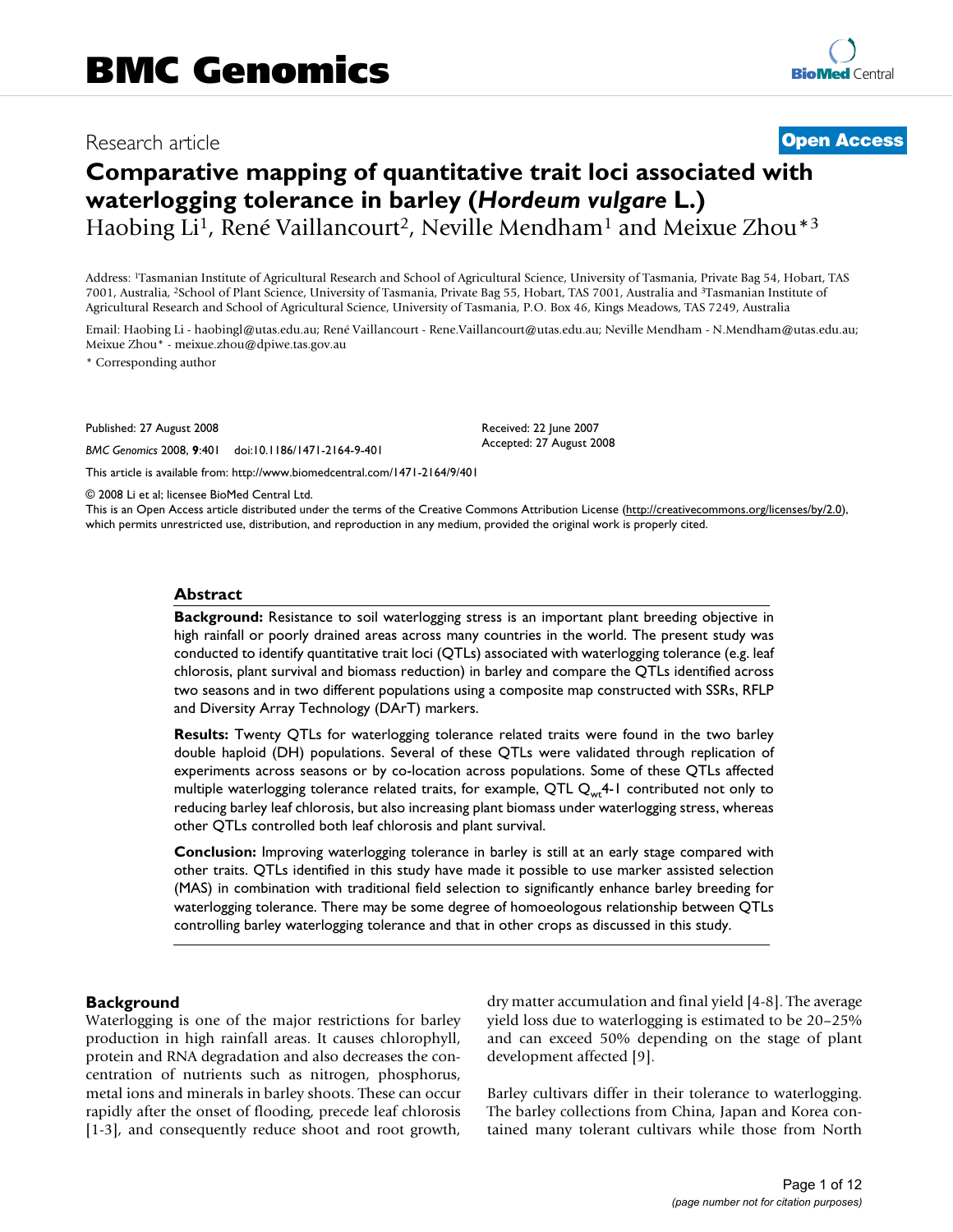Africa, Ethiopia and southwest Asia showed few tolerant cultivars [10]. Fufa and Assefa [11] suggested that locally adapted landraces could be major sources of tolerance. Our previous studies showed some Chinese cultivars showed significantly better tolerance than Australian cultivars [12-14]. Thus it is possible to breed for tolerance. However, waterlogging tolerance is likely to be a complex trait affected by several mechanisms and complicated by confounding factors such as temperature, plant development stage, nutrient availability, soil type and sub-topography. Direct selection on grain yield has low effectiveness since the heritability of yield after waterlogging has been reported to be very low [15]. Different traits have been used as indirect selection indices for waterlogging tolerance. Among them, leaf chlorosis after waterlogging is one of the major indices used by researchers in different crops such as wheat (*Triticum spp*.) [16-19], soybean (*Glycine max*) [20]and barley [21]. Waterlogging tolerance has been found to be controlled by one dominant gene in common wheat [18], Makha wheat (*Triticum macha*) [22]and maize (*Zea mays ssp*. mays) [23]. In barley, based on leaf chlorosis, waterlogging tolerance was found to be a quantitative trait and mainly controlled by additive genetic variation [12,24]. Even though the heritability was relatively high for leaf chlorosis [12] and early generation selection could be efficient, well-controlled waterlogging conditions are still crucial for the precise evaluation of this trait. In practice, it is very difficult for breeders to control the multiple confounding environmental factors in a field experiment over thousands of barley genotypes. Development of molecular markers associated with barley waterlogging tolerance and marker assisted selection (MAS) could effectively avoid environmental effects. QTL analysis has proven to be very useful in identifying the genetic components of the variation for important economic traits [25]. A molecular marker closely linked to the target gene or QTL can act as a "tag" which can be used for indirect selection of the gene(s) in a breeding programme [26]. Great progress in molecular mapping of economically important traits in barley has been made [27]. Little progress, however, has been made in mapping QTLs controlling waterlogging tolerance in barley because it is affected by many factors in the natural environment [28]. With recent research showing that leaf chlorosis and some other physiological traits may be practical to use in the evaluation of waterlogging tolerance in barley [13,14], QTL identification has become possible. In this paper, we report on the identification of QTLs for waterlogging tolerance in two barley double haploid (DH) populations based on leaf chlorosis, plant survival and biomass reduction after waterlogging and comparisons were made between different populations and under different growing seasons.

# **Methods**

# *Populations used for QTL analysis*

The first population consisted of 92 doubled haploid (DH) lines from a cross between TX9425 and Franklin. TX9425 is a feed barley with waterlogging tolerance and originates from China, while Franklin is an Australian malting barley and is susceptible to waterlogging. The two parents also differ in malting quality, resistance to some diseases and several agronomic traits[29]. The second population consisted of 177 doubled haploid lines from the barley cross between Yerong and Franklin. Yerong is an Australian six-rowed variety with good tolerance to waterlogging stress.

# *Map construction*

# *DArT protocol*

Genomic representations and preparation of the "discovery arrays" and "polymorphism-enriched arrays" were the same as explained by Wenzl et al. [30]. A quality parameter Q, which is the variance of the hybridization intensity between allelic states as a percentage of the total variance, was calculated for each marker. Only markers with a Q and call rate both greater than 80% were selected for linkage analysis.

# *SSR analysis*

142 SSR primers were screened for polymorphism between the four parents of the two populations and 104 primers showed polymorphisms. Twenty-eight polymorphic primers were selected for genotyping the DH populations using four well-separated primers for each of the seven chromosomes.

# *AFLP analysis*

AFLP markers were assayed only in the Franklin/TX9425 population. AFLP methodology was performed following Vos et al [31] with minor modification: Genomic DNA (250 ng) from the two parents and the DH lines was restricted with 2.5 u each of *Eco*RI and *Mse*I in a 20 μL reaction mixture for 2 hours at 37°C. Ligation mixtures of 20 μL containing the EcoRI and MseI adaptors, 1 U T4 DNA ligase, 0.4 mM ATP in 10 mM Tris-HCl (pH 7.5), 10 mM magnesium acetate, and 50 mM potassium acetate were added. Ligation mixtures were incubated at 16°C overnight. The reagents and thermo-cycling conditions for pre-selective and selective amplification followed Vos et al [31]. Pre-selective primers (EcoRI +A, MseI +C) and selective amplification primers (EcoRI  $+3$ , MseI  $+3$ ) were described by Freeman et al [32]. The selective EcoRI (+3) primers were fluorescently labelled with TET for detection by a Gel Scan 2000. AFLP samples from the selective amplification were combined with two volumes of formamide B-blue loading buffer (98% v/v formamide, 10 mM EDTA, 0.25% w/v bromophenol blue, 0.25% w/v xylene cyanol) and denatured at 90°C for 3 min. Two μL of each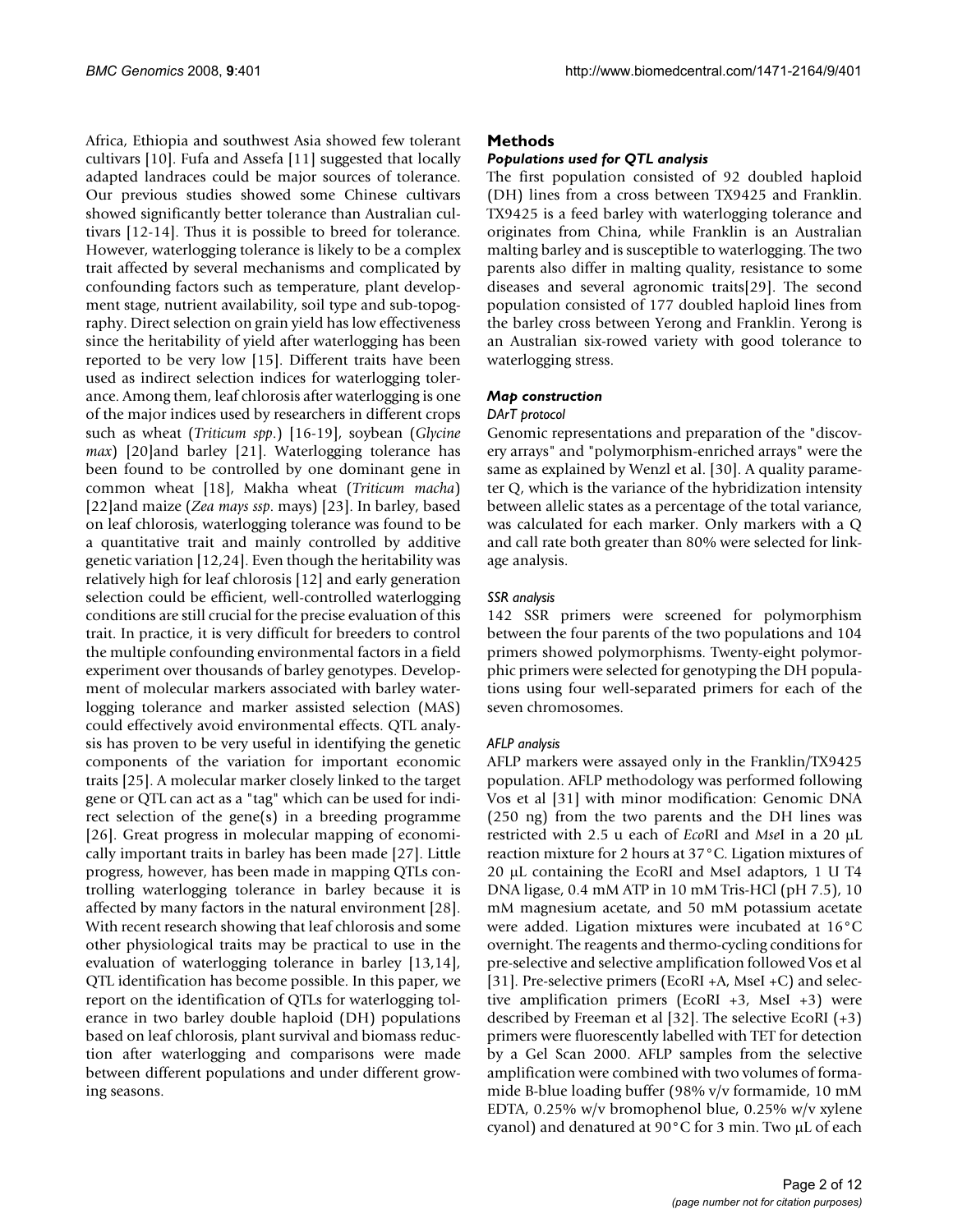sample was loaded onto 18 cm 6% w/v denaturing polyacrylamide gel with 7.0 M urea and electrophoresed in a 1% v/v TBE buffer at 1400 V for 1.5 h. Gene Profiler 4.03{3} software was used to extract data and score the traces. AFLP fragments were given a three-point confidence rating denoting their quality and ease of scoring. All AFLP markers were named using a code for each primer combination, followed by sequential numbers for scored bands e.g. p3b1.

#### *Linkage analysis*

The segregation signatures of each of the two individual datasets were imported into JoinMap 3.0 to distribute loci into linkage groups. LOD thresholds (from LOD 3 to LOD 10) were tested to group the markers, until a LOD threshold was obtained for each population that resulted in the optimum number of markers in linkage groups in which linkage order and distances were maintained. Marker order analyses were conducted with a JMMAP LOD threshold of 0.1 and a REC threshold value of 0.45. In order to obtain a rigorous marker order, framework maps were constructed using only non-distorted markers. Some distorted markers were then added into the data set gradually and integrated into the map frameworks. In most cases, the introduction of distorted markers did not affect the statistical confidence of marker order, or just changed the order of markers within small regions with high marker density. The genetic linkage map from the population of TX9425/Franklin comprised 412 DArT, 80 AFLP and 28 microsatellite markers and the map from the population of Yerong/Franklin comprised 496 DArT and 28 microsatellite markers.

# *Evaluation of waterlogging tolerance of the DH lines*

Four replicates of ten seeds for each DH and parental line were sown in soil in 3.5 L pots (one pot of each line per replicate) filled with soil from a frequently waterlogged site (Cressy Research Station) in Tasmania. Several measures were adopted to reduce the effects of variation in the degree of soil compaction across pots and also other sources of variation on the waterlogging conditions. First, the same type of pots was used through all the experiments. Second, we measured the same amount of soil for each pot and made sure the soil was packed to the same level in each pot. Third, the bottom of the water tanks or pools were checked to ensure they were flat and level. Finally, seeds were sown at the same depth in each pot.

After germination, five plants were kept in each pot and grown in a glasshouse under natural daylight but temperature controlled to less than 24°C. Waterlogging treatments were conducted in children's paddling pools. Each replicate was placed into a different pool and the two populations were placed in pools of different size. A randomised design was used for each pool. Three replicates were subjected to waterlogging and one replicate was not waterlogged as a control for the experiments. Waterlogging was achieved by filling the pool with water to just cover the soil surface in the pots. Waterlogging was started at the 3-leaf stage, and lasted three to eight weeks depending on the trait measured. This experiment was carried out in 2004 and repeated in 2005 using fresh soil and seeds.

The first trait measured was the proportion of each leaf that had lost its green colour (was yellow), this trait was called *leaf chlorosis*. Leaf chlorosis was chosen as the main indicator for waterlogging tolerance because other studies have found it to be correlated with yield reduction resulting from waterlogging stress [33]. This trait was measured three times for each population across the two experimental years (Table 1). Leaf chlorosis was measured as follows: the proportion of yellowing or chlorosis on each leaf was visually scored, then the length of each leaf was measured to weight the overall average proportion of

|  | Table 1: Traits measured in the two barley mapping populations. |  |  |
|--|-----------------------------------------------------------------|--|--|
|  |                                                                 |  |  |

| Traits measured in each population |          | Year of measurement | Duration of waterlogging stress |
|------------------------------------|----------|---------------------|---------------------------------|
|                                    | 2004     | 2005                |                                 |
| Franklin/TX9425                    |          |                     |                                 |
| Leaf chlorosis 1.1                 | $\times$ |                     | two weeks                       |
| Leaf chlorosis 1.2                 | ×        |                     | four weeks                      |
| Leaf chlorosis 2.1                 |          | $\times$            | two weeks                       |
| Plant survival                     | $\times$ |                     | eight weeks                     |
| Plant biomass reduction            |          | $\times$            | three weeks                     |
| Franklin/Yerong                    |          |                     |                                 |
| Leaf chlorosis 1.1                 | $\times$ |                     | two weeks                       |
| Leaf chlorosis 2.1                 |          | $\times$            | two weeks                       |
| Leaf chlorosis 2.2                 |          | $\times$            | four weeks                      |
| Plant survival                     |          | $\times$            | eight weeks                     |
| Plant biomass reduction            | ×        |                     | three weeks                     |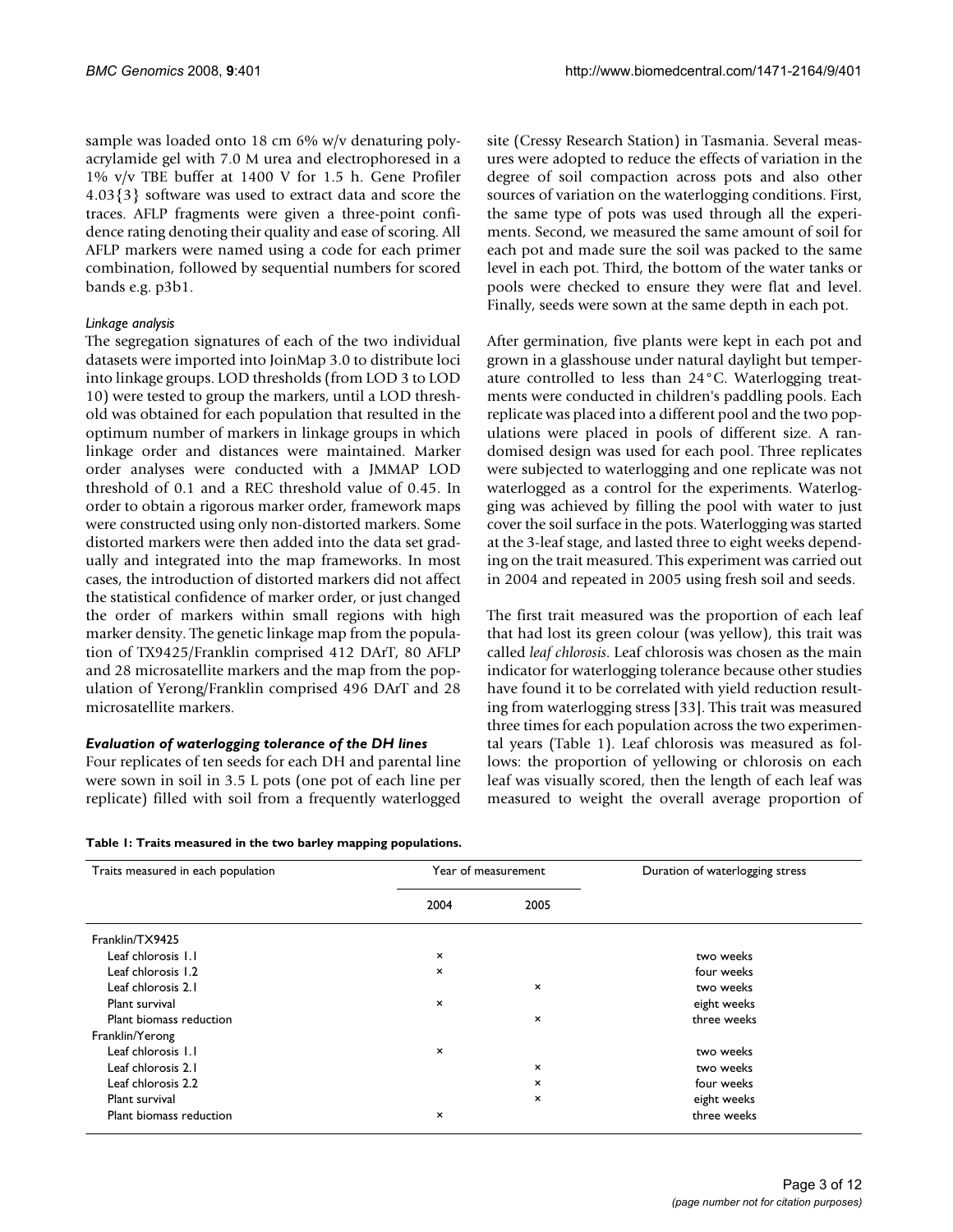chlorosis in each plant. Then an average was calculated for all the plants in each pot. The control plants of both populations in both years had no leaf chlorosis.

The second trait measured was *plant biomass reduction*. This trait was measured in 2004 for the Franklin/Yerong population and in 2005 for the Franklin/TX9425 population (Table 1). After three weeks of waterlogging treatments, barley plants were cut at ground level and dried at 60°C for four days in an electric oven. The average plant dry weight was measured for each replicate in both the control and in waterlogging treatments. Plant biomass reduction was calculated by subtracting the average dry weight of plants grown in waterlogging conditions from that in the control, then dividing by the average dry weight in the control. The third measured trait was *plant survival*. After eight weeks of waterlogging, dead plants in each pot were counted after the water was drained. Measurements were done in 2004 for Franklin/TX9425 and in 2005 for Franklin/Yerong (Table 1). Plant survival was calculated as the numbers of surviving plants divided by the initial number of plants in each pot.

# *Statistical analysis*

Statistical analysis was undertaken to detect significance of genetic effects for each trait in each population and also to calculate broad-sense heritability. For each experiment, the following mixed-effects model was used:  $Y_{ij} = \mu + r_i +$  $g_j + w_{jj}$ . Where:  $Y_{ij}$  = observation on the *j*th genotype planted in the *i*th replication;  $\mu$  = general mean;  $r_i$  = effect due to *i*th replication;  $g_i$  = effect due to the *j*th genotype;  $w_{ii}$  = error or genotype by replication interaction, where genotype was random and replicate treated as a fixed effect in analysis conducted using PROC MIXED of SAS. As part of the model checking procedure, SAS PROC UNI-VARIATE was used to verify that the residuals were normally distributed. Broad-sense heritabilities were calculated for each trait as the ratio of the genetic variation (genotype) divided by phenotypic variation (due to genotype and residual). In order to calculate least square means for each genotype by trait by population by experiment combinations, PROC GLM was used with the same model as above, except that genotype was treated as a fixed effect. The normality of each trait distribution was checked using SAS PROC UNIVARIATE for skewness and kurtosis.

Using the software package MapQTL5.0 [34], QTLs were first analysed by interval mapping (IM), followed by composite interval mapping (CIM). The closest marker at each putative QTL identified using interval mapping was selected as a cofactor and the selected markers were used as genetic background controls in the approximate multiple QTL model (MQM) of MapQTL5.0. Logarithm of the odds (LOD) threshold values applied to declare the presence of a QTL were estimated by performing the genome wide permutation tests implemented in MapQTL version 5.0 using at least 1000 permutations of the original data set for each trait, resulting in a 95% LOD threshold between 2.7 and 3.0. One or two LOD support intervals around each QTL were established, by taking the two positions, left and right of the peak, that had LOD values of one and two less than the maximum [34], after performing restricted MQM mapping which does not use markers close to the QTL. The percentage of variance explained by each QTL (R2) was obtained using restricted MQM mapping implemented with MapQTL5.0.

# **Results**

#### *Phenotypic and genetic variation among the DH lines of the two populations*

Leaf chlorosis, plant survival and plant biomass reduction following waterlogging stress showed normal distributions for both populations with no significant skewness and kurtosis. Summary statistics for each trait are presented in Table 2 for both populations. Transgression beyond the parental values was observed for all traits including those for which parental values hardly differed. There was significant variation between DH lines (genetic variation) in each population for all the measured traits (Table 2). The effect of replication was not significant for traits measured early in the experiments, but was significant for most traits measured later. The broad sense heritabilities of the various traits ranged from 0.71 to 0.11 in the Franklin/TX9425 population and from 0.57 to 0.20 in the Franklin/Yerong population (Table 2). Biomass reduction was the ratio of the biomass of waterlogged plants divided by their control. Since the control consisted of only one replicate, due to limited glasshouse space, the results for biomass reduction need to be treated with caution.

#### *Identification of QTLs associated with waterlogging tolerance in Franklin/TX9425*

Three QTLs (*tfy1.1-1, tfy1.1-2* and *tfy1.1-3*) controlling leaf chlorosis after two-weeks of waterlogging stress (2004) were identified (Table 3, Figure 1). For all these QTLs, the Franklin alleles increased leaf chlorosis while the TX9425 alleles decreased it. One QTL (*tfy1.2-1*) was identified for leaf chlorosis after four-weeks waterlogging (2004) treatment. This is likely to be the same QTL as *tfy1.1-2* as it was mapped to the same position and the Franklin allele also increased leaf chlorosis. Two QTLs (*tfy2.1-1* and *tfy2.1-2*) were found for leaf chlorosis in the experiment carried out in 2005. QTL *tfy2.1-1* is likely to be the same as *tfy1.1-2* and *tfy1.2-1* as it is in the same position and again the Franklin alleles increased leaf chlorosis.

Although the difference in the reduction of plant biomass due to waterlogging stress between TX9425 and Franklin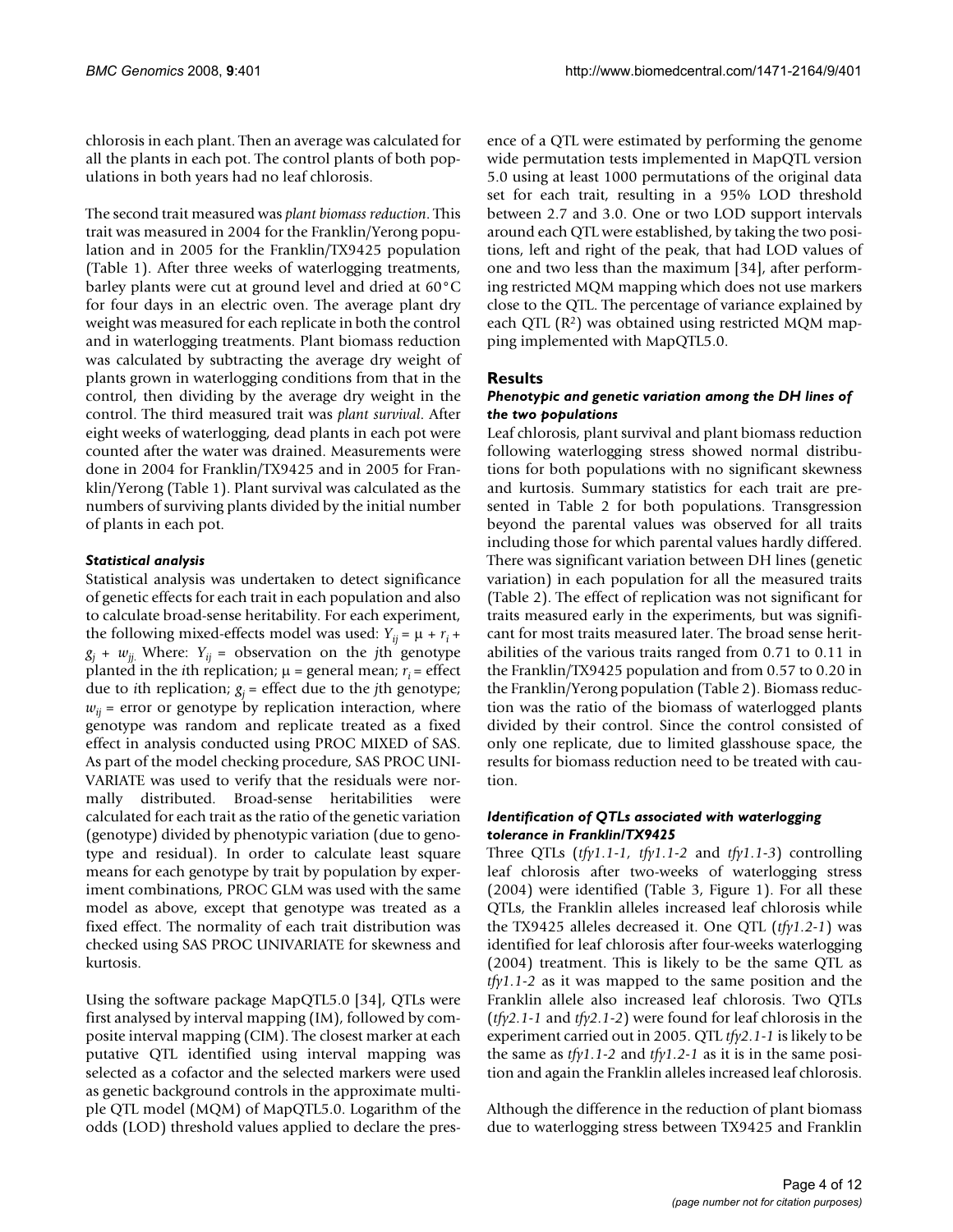|                         | Mean for parents |              |         | DH lines |      |      |          |                |
|-------------------------|------------------|--------------|---------|----------|------|------|----------|----------------|
| Traits                  | Franklin         | Other parent | Min.    | Max      | Mean | SD   | Prob Z   | H <sup>2</sup> |
| Franklin/TX9425         |                  |              |         |          |      |      |          |                |
| Leaf clorosis 1.1       | 0.10             | 0.34         | 0.04    | 0.40     | 0.19 | 0.08 | < 0.0001 | 0.56           |
| Leaf chlorosis 1.2      | 0.21             | 0.34         | 0.10    | 0.54     | 0.30 | 0.09 | < 0.0003 | 0.11           |
| Plant survival          | 0.93             | 0.74         | 0.00    | 1.00     | 0.55 | 0.28 | < 0.0005 | 0.31           |
| Leaf chlorosis 2.1      | 0.05             | 0.34         | 0.02    | 0.35     | 0.16 | 0.09 | < 0.0001 | 0.71           |
| Plant biomass reduction | 0.37             | 0.51         | 0.18    | 0.71     | 0.43 | 0.11 | 0.0075   | 0.30           |
| Franklin/Yerong         |                  |              |         |          |      |      |          |                |
| Leaf chlorosis 1.1      | 0.13             | 0.19         | 0.04    | 0.27     | 0.14 | 0.05 | < 0.0001 | 0.34           |
| Plant biomass reduction | 0.28             | 0.44         | $-0.05$ | 1.05     | 0.39 | 0.19 | < 0.0001 | 0.22           |
| Leaf chlorosis 2.1      | 0.05             | 0.24         | 0.00    | 0.27     | 0.09 | 0.06 | < 0.0001 | 0.20           |
| Leaf chlorosis 2.2      | 0.28             | 0.38         | 0.15    | 0.65     | 0.34 | 0.08 | < 0.0001 | 0.57           |
| Plant survival          | 0.22             | 0.20         | 0.00    | 1.00     | 0.30 | 0.23 | 0.003    | 0.25           |

**Table 2: Descriptive statistics of the investigated waterlogging traits in the Franklin/TX9425 and Franklin/Yerong DH populations, with means for each parent, minimum/maximum/mean values of DH lines, standard deviation (SD) and probability (Prob Z) of significant variation among DH lines, and estimated broad-sense heritability (H2).**

was small (Table 2), one QTL (*tfmas*) was identified for plant dry weight reduction after three-weeks of waterlogging stress (Table 3). This QTL was mapped to chromosome 4H. Compared to the TX9425 allele, the Franklin allele led to a greater reduction of plant biomass following waterlogging.

Two QTLs (*tfsur-1* and *tfsur-2*) were found for plant survival rate after eight weeks continuous waterlogging stress (Table 3). Both of these were located on chromosome 2H. These QTLs were located onto different regions of chromosome 2H compared with the QTLs for leaf chlorosis. This confirms the statistical analysis results showing no significant correlation between these two traits (results not shown). For the detected QTLs, the Franklin allele increased the survival rate of the plant at *tfsur-1* locus, whereas TX9425 allele increased plant survival at the locus of *tfsur-2*. This may explain the strong transgressive segregation found for this trait.

# *Identification of QTLs associated with waterlogging tolerance in Franklin/Yerong*

Two QTLs (*yfy1.1-1* and *yfy1.1-2*) controlling leaf chlorosis after two-weeks of waterlogging stress (2004) were found on chromosome 2H and 5H. The Franklin alleles increased leaf chlorosis at the *yfy1.1-1* locus, whereas at the *yfy1.1-2* locus the Yerong allele increased leaf chlorosis (Table 4, Figure 2). Three QTLs (*yfy2.1-1, yfy2.1-2* and *yfy2.1-3*) were found for leaf chlorosis after two weeks of waterlogging in the experiment carried out in 2005, these QTLs were located on chromosome 7H, 3H and 4H. The Franklin alleles increased leaf chlorosis in all three cases. Three QTLs (*yfy2.2-1, yfy2.2-2* and *yfy2.2-3*) were found for leaf chlorosis after four weeks of waterlogging stress in the 2005 experiment, these QTLs were located on chromosome 3H, 1H and 4H. The Franklin allele increased

leaf chlorosis at *yf2.2-1* and *yf2.2-3* loci, whereas the Yerong allele did so at the *yf2.2-2* locus. QTL *yfy2.2-1* is likely to be the same as *yfy2.1-2* as it is in an identical position on chromosome 3H. The same applies to QTL *yfy2.1- 1* and *yfy2.2-3* on chromosome 4H.

One QTL (*yfmas*) was identified for the reduction of plant biomass following waterlogging in this population (Table 4). This QTL mapped on chromosome 4H to almost the same position as QTL *yfy2.2-3* and *yfy2.1-3* and is probably due to pleiotropy. This was supported by the significant correlation between leaf chlorosis and plant biomass reduction in this population (results not shown).

Two QTLs (*yfsur-1* and *yfsur-2*) were identified on chromosome 2H and 5H for plant survival rate after 8 weeks of continuous waterlogging stress. The Yerong allele increased plant survival rate at the *yfsur-1* locus while the Franklin allele increased plant survival rate at the *yfsur-2* locus. *Yfsur-1* was located near *yfy1.1-1* while *yfsur-2* was located near *yfy1.1-2* and again this may be because of pleiotropy.

# *Comparison of waterlogging tolerance QTLs between populations*

In order to compare the QTLs identified in different populations, the markers flanking the one LOD support intervals for each QTL were relocated on the consensus map [35] including the two populations used in this study. Comparison of the identified QTLs between the two populations (Table 5; Figure 3) showed that many of the QTLs identified in Franklin/TX9425 mapped to similar chromosomal regions compared to those identified in Franklin/Yerong (such as QTLs identified on chromosome 3H and 7H), or mapped very close to one another with almost touching or overlapping two LOD support inter-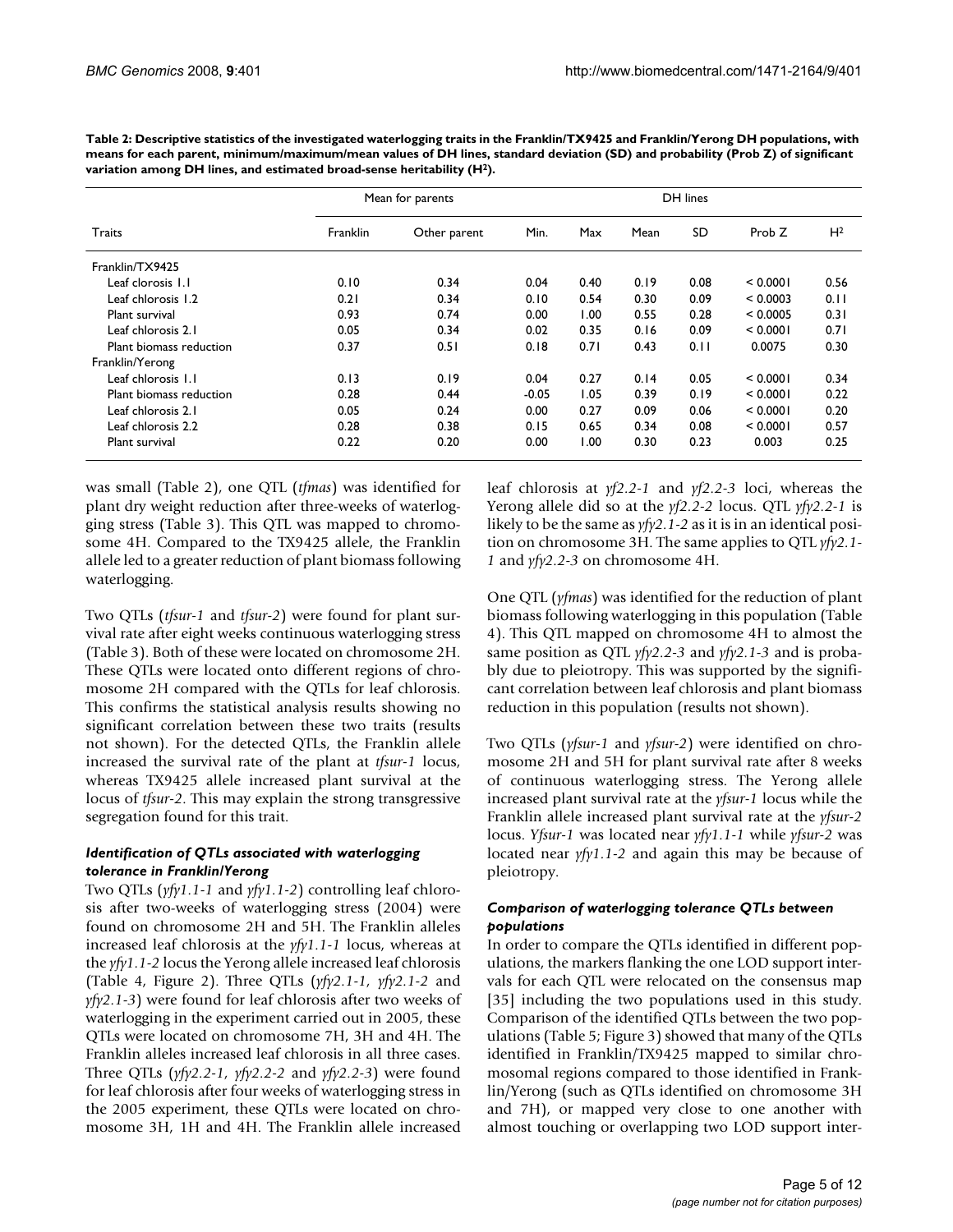

#### The Franklin/TX9425 chromosomes showing the lo **Figure 1** cations of QTLs for the traits analyzed

The Franklin/TX9425 chromosomes showing the locations of QTLs for the traits analyzed. Each linkage group consists of a vertical bar on which the map positions and names of loci are indicated. QTL positions are shown through their support interval on the right of each chromosome. One LOD support intervals are the inner intervals, while the outer intervals represent the two LOD support intervals. Prefix "bPb" and "p" signify a DArT marker and a AFLP marker, respectively. The other markers on the map are microsatellites.

vals (such as QTLs identified on chromosome 1 H, 2H and 4H) (Figure 3).

## **Discussion and conclusion**

Leaf chlorosis in green plants is a complex and highly regulated process that occurs as part of plant development or that can be prematurely induced by stress. Recent analysis of the signalling pathways involved with different stress responses has indicated that these have considerable cross-talk with senescence related gene expression [3]. In wheat, many of the studies on waterlogging tolerance have been based on leaf chlorosis or leaf/plant death [18,36,37]. Leaf chlorosis has been found to be highly negatively correlated with grain yield which was regarded as the final criterion for waterlogging tolerance in wheat [33]. In barley, Hamachi et al [21] found that screening for waterlogging tolerance by the amount of dead leaf was a useful criterion and that the tolerance was under polygenic control, while Setter et al [9] concluded that severity of leaf chlorosis was not a good criterion. However, our preliminary yield trials using the same genetic material as used in our crosses (unpublished data) showed that under waterlogging conditions, the yield reductions of Franklin (which also has high leaf chlorosis under waterlogging) and TX9425 (low leaf chlorosis under waterlogging) were 86% and 28% in a pot experiment and 61% and 39% in a controlled field experiment (data not shown). Since leaf chlorosis after waterlogging showed high heritability [12],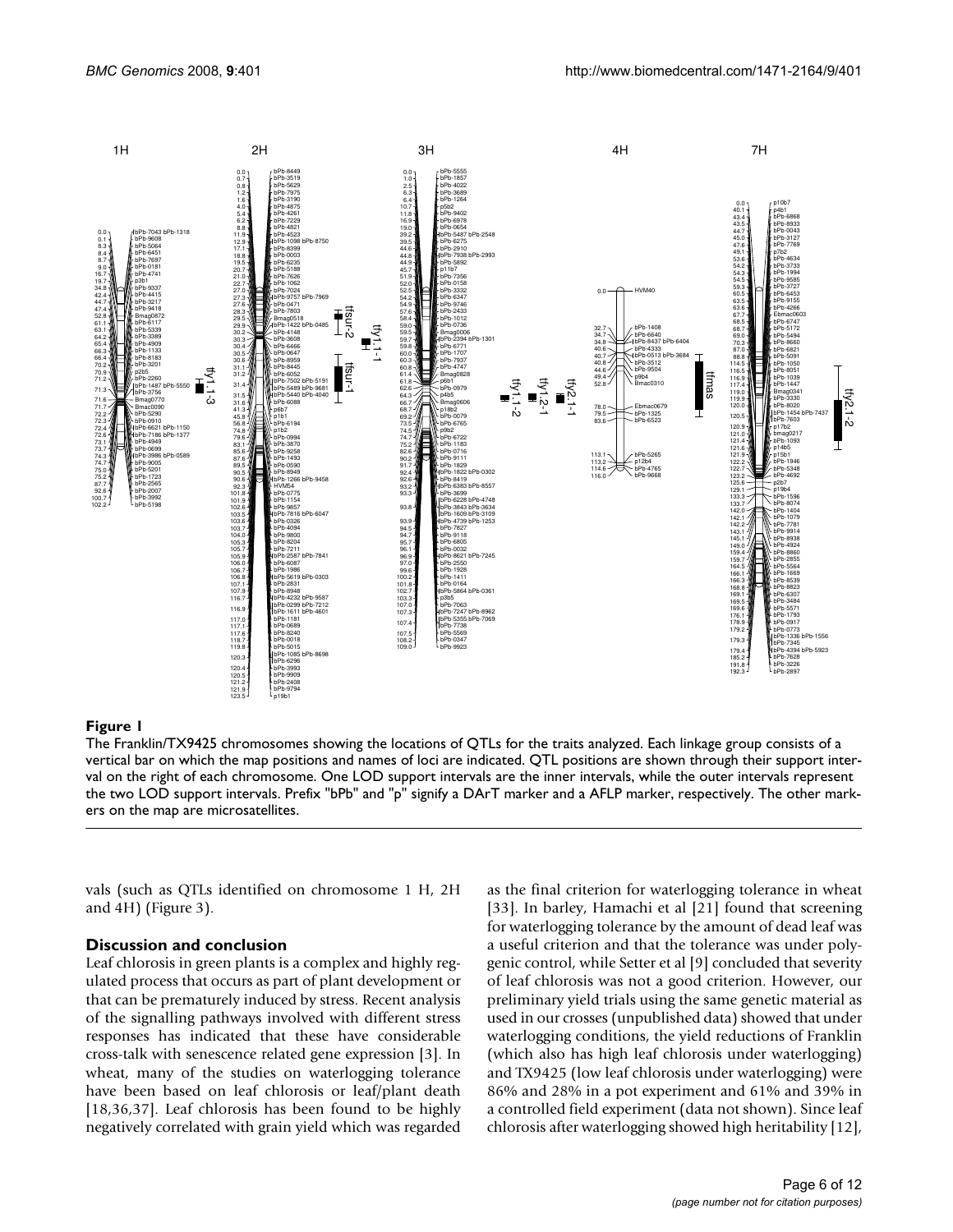| Trait                                           | <b>OTL</b> | Chr. | One LOD support interval (cM) | LOD score | $R^2$ (%) |  |
|-------------------------------------------------|------------|------|-------------------------------|-----------|-----------|--|
| Leaf chlorosis 1.1                              | $tfyl.l-l$ | 2H   | $31 - 35$                     | 9.21      | 23.3      |  |
| (two weeks stress, 2004)                        | $tfyl.1-2$ | 3H   | $68 - 71$                     | 7.59      | 33.4      |  |
|                                                 | $tfyl.1-3$ | IΗ   | $61 - 67$                     | 2.75      | 7.1       |  |
| Leaf chlorosis 1.2<br>(four weeks stress, 2004) | $tfy1.2-1$ | 3H   | $67 - 71$                     | 7.31      | 36        |  |
| Leaf chlorosis 2.1                              | $tfy2.1-1$ | 3H   | 68-73                         | 9.28      | 34.1      |  |
| (two weeks stress, 2005)                        | $tfy2.1-2$ | 7H   | $72 - 98$                     | 3.62      | 16        |  |
| Plant biomass reduction                         | tfmas      | 4H   | 47–78                         | 2.75      | 16.3      |  |
| Plant survival                                  | tfsur-1    | 2H   | $49 - 65$                     | 3.29      | 19        |  |
|                                                 | tfsur-2    | 2H   | $15 - 18$                     | 2.75      | 13.2      |  |

#### **Table 3: Characteristics of the detected QTLs explaining waterlogging related traits in the Franklin/TX9425 population.**



#### **Figure 2** The Franklin Yerong chromosomes showing the locations of  $\mathcal{L}$  for the traits analyzed the traits analyzed the traits analyzed the traits analyzed the traits analyzed the traits analyzed the traits analyzed t

The Franklin/Yerong chromosomes showing the locations of QTLs for the traits analyzed. Each linkage group consists of a vertical bar on which the map positions and names of loci are indicated. QTL positions are shown through their support interval on the right of each chromosome. One LOD support intervals are the inner intervals, while the outer intervals represent the two LOD support intervals. Prefix "bPb" and "p" signify a DArT marker and a AFLP marker, respectively. The other markers on the map are microsatellites.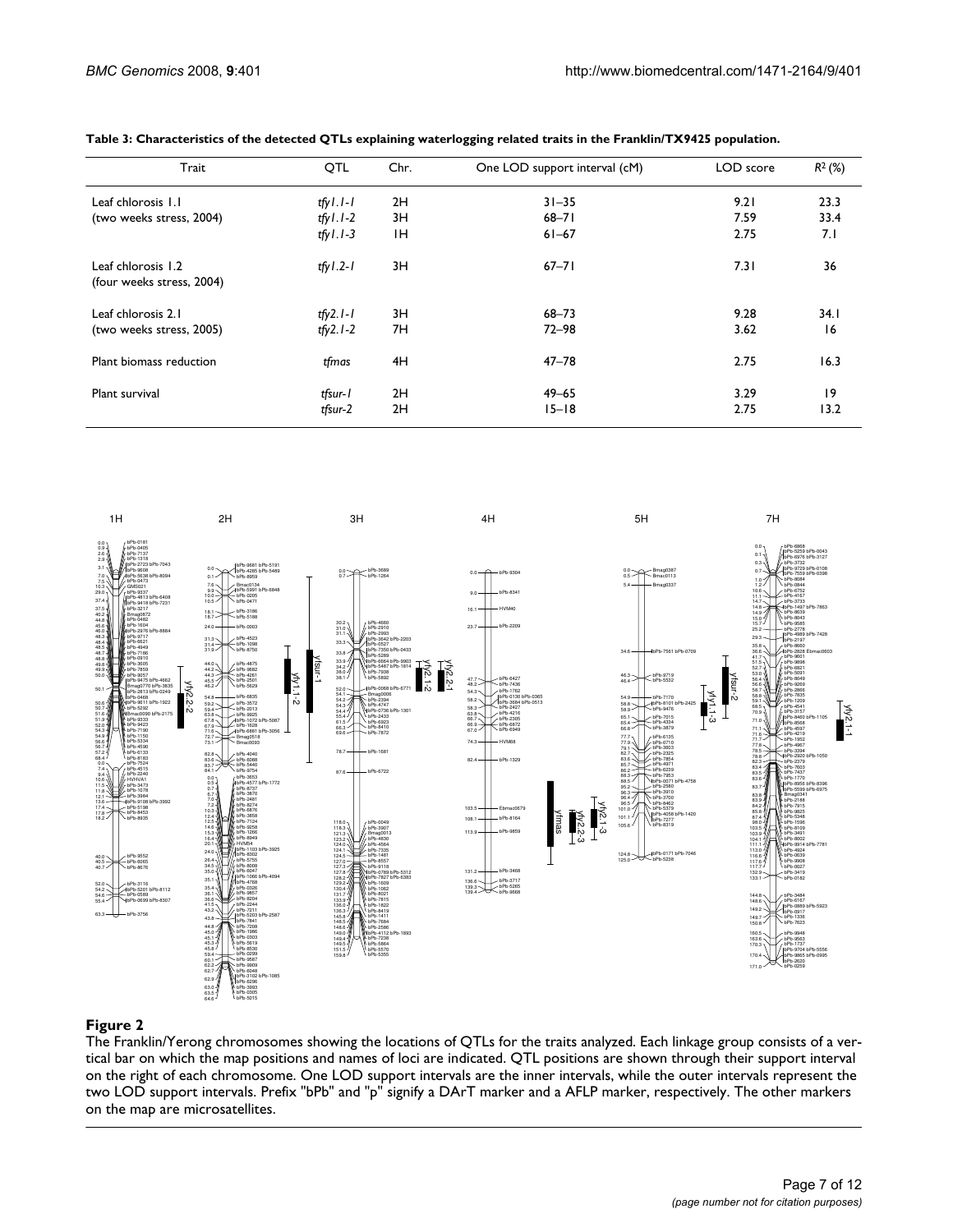| Trait                                      | QTL           | Linkage groups | One LOD support interval (cM) | LOD score | $R^2$ (%) |  |
|--------------------------------------------|---------------|----------------|-------------------------------|-----------|-----------|--|
| Leaf yellowing                             | $yfy$ . $I-I$ | 2H             | $46 - 55$                     | 2.90      | 5.8       |  |
| proportion I.I (two<br>weeks stress, 2004) | $yfy1.1-2$    | 5H             | $38 - 53$                     | 3.94      | 7.6       |  |
| Leaf yellowing                             | $yfy2.1-1$    | 7H             | $64 - 73$                     | 3.72      | 6.7       |  |
| proportion 2.1 (two                        | yfy2.1-2      | 3H             | $42 - 52$                     | 6.41      | 11.9      |  |
| weeks stress, 2005)                        | $yfy2.1-3$    | 4H             | $104 - 112$                   | 9.25      | 18.5      |  |
| Leaf yellowing                             | $yfy2.2-I$    | 3H             | $43 - 52$                     | 4.50      | 9.5       |  |
| proportion 2.2 (four                       | $yfy2.2-2$    | ΙH             | $53 - 68$                     | 2.77      | 5         |  |
| weeks stress, 2005)                        | $yfy2.2-3$    | 4H             | $104 - 114$                   | 10.37     | 22.4      |  |
| Reduction of plant biomass                 | yfmas         | 4H             | $91 - 120$                    | 3.03      | 8.2       |  |
| Plant survival                             | yfsur-1       | 2H             | $34 - 61$                     | 3.15      | 7.1       |  |
|                                            | yfsur-2       | 5H             | $42 - 58$                     | 5.05      | 13.1      |  |

**Table 4: Characteristics of the detected QTLs explaining waterlogging related traits in Franklin/Yerong population.**

this trait was used as the major criterion to test for waterlogging tolerance along with plant survival, and plant biomass reduction in the current study.

The QTL analysis of two doubled haploid populations (Figure 3) found at least seven distinct QTLs for waterlogging tolerance. It was also demonstrated that some QTLs controlling leaf chlorosis were very stable and were validated under different stress duration, between different experiments and different populations (for example QTLs on chromosomes 1H, 3H and 7H). Some QTLs affected multiple waterlogging tolerance related traits, for example, the allele on chromosome 4H from the tolerant parent contributed not only to reducing barley leaf chlorosis, but also to increasing plant biomass under waterlogging stress, whereas other allelles such as those on chromosomes 2H and 5H controlled both leaf chlorosis and plant survival. This result suggested that leaf chlorosis is an important stable selection criterion for barley waterlogging tolerance, which can be used practically in breeding programs.

Waterlogging tolerance is a complex trait affected by several mechanisms and complicated by confounding factors such as temperature, plant development stage, nutrient, soil type and sub-topography. The current experiment was conducted under well controlled environmental conditions. The soil, obtained from a waterlogged site in Tasmania, was well mixed before being evenly packed into pots. Waterlogging treatments were conducted in the early vegetative growth stage to avoid the effect of variation in development rate on waterlogging tolerance. As indicated in the Material and Methods, the parents of both populations differ in many developmental traits including ear emergence in both populations and plant height in the Franklin/TX9425 population. One major QTL located on

chromosome 2H was found for plant height and ear emergence in the Franklin/TX9425 population and two major QTLs located on chromosomes 2H and 7H were found for ear emergence in the Franklin/Yerong population (data not shown). The locus controlling row type in the Franklin/Yerong population was located on chromosome 2H, which is in a similar position to that reported in other studies [38]. None of these loci were within the confidence intervals of the QTLs controlling waterlogging tolerance detected in the current study.

Accuracy of QTL mapping is important in implementing marker-assisted selection (MAS) for polygenic traits, but small confidence intervals for QTL positions are not easily obtained [39,40], although typical approximate 95% confidence intervals for QTL positions are of the order of 20 cM [41,42]. Van Ooijen [40] recommended using a two LOD support interval as an approximation of the 95% confidence intervals. Using only the one LOD support interval in this study, we observed significant overlap in QTL positions across populations. The results of this study showed that one LOD support intervals around QTLs identified in the Franklin/Yerong population were smaller than those in the Franklin/TX9425 population, this is because the Franklin/Yerong population was larger and further reduction in size of confidence intervals will require the use of larger populations [43].

There is only one published report of QTLs for waterlogging tolerance in barley. Qian et al [44] found one SSR marker (WMC1E8) correlated with waterlogging tolerance based on chlorophyll content of the second top leaf in an  $F<sub>2</sub>$  population by constructing two DNA (tolerant and susceptible) bulks. The identified QTL explained 29.9% of the total variation [44], and the authors deduced that this QTL was located on chromosome 1H based on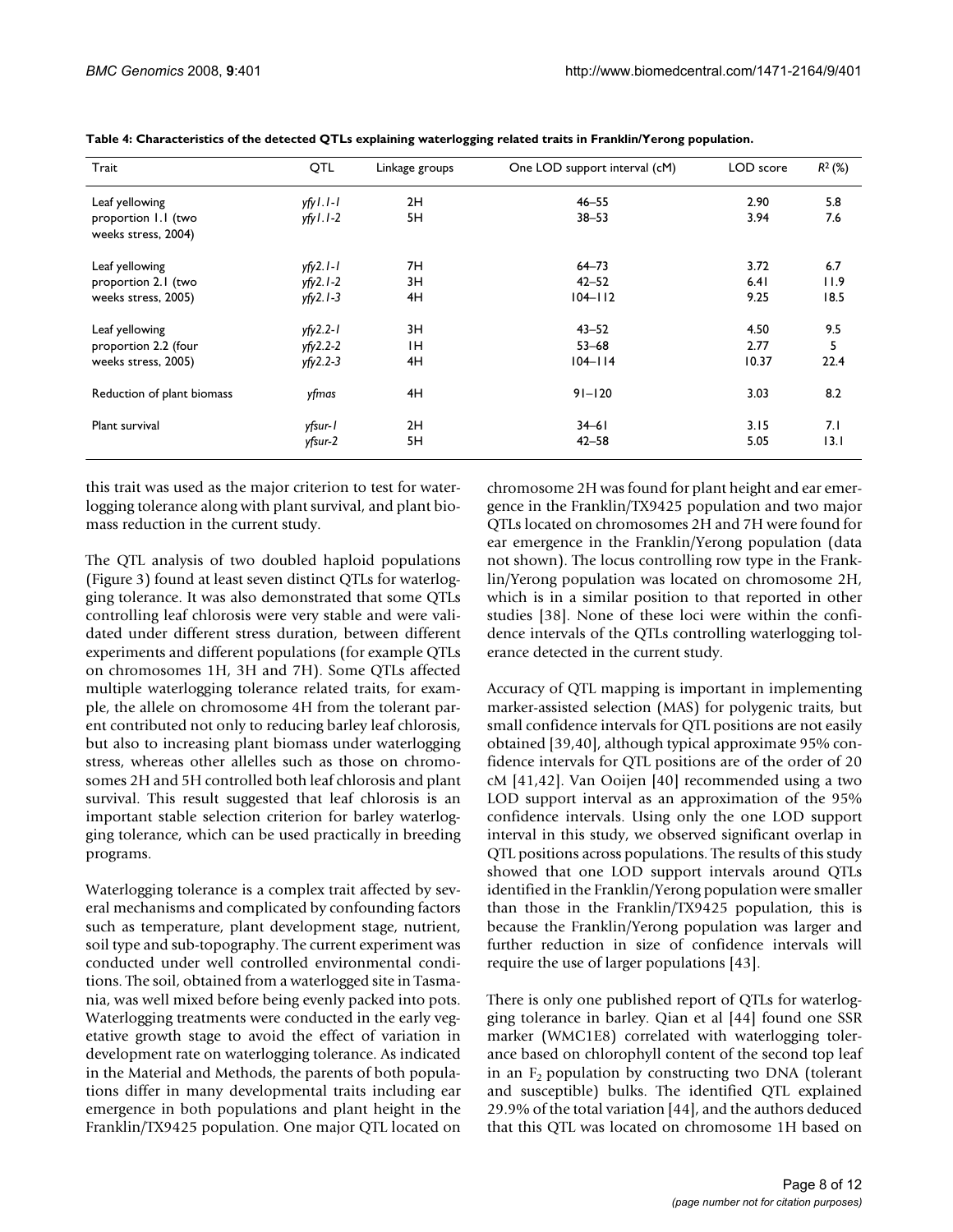

#### Comparison of quantitative trait loci (QTLs) ulations: tf = Franklin/TX9425; yf = Franklin/Yerong **Figure 3** identified for waterlogging tolerance in two different barley doubled haploid pop-

Comparison of quantitative trait loci (QTLs) identified for waterlogging tolerance in two different barley doubled haploid populations: tf = Franklin/TX9425; yf = Franklin/Yerong. Markers flanking the one LOD support interval of each QTL identified in the individual population were re-located on a barley composite map [35] so that their relative position could be compared. Centromeres are indicated as in [35]. A general name (such as  $Q_{wt}$ 1-1) was given to each chromosome region associated with waterlogging tolerance, the first number was the chromosome number and the second number was the serial number of regions identified on that chromosome.

the published barley linkage maps [45]. In our study we identified QTLs controlling leaf chlorosis in both populations on chromosome 1H. However, the position of the QTLs found in our study were different from that of WMC1E8 reported by Qian et al [44] according to the consensus map [35].

Different segregating populations of rice, maize, wheat, and barnyard grass have been studied for diverse waterlogging related characteristics or criteria, such as plant survival, leaf senescence, the extent of stimulation of shoot elongation caused by stress [46], waterlogged shoot growth and waterlogged root growth [47], adventitious root formation and leaf injury [48,49]. QTLs controlling many of these traits have been identified. Comparison of genetic mechanisms of waterlogging or flooding tolerance among different crops remains difficult because different waterlogging related traits were used for QTL analysis in these studies. Another difficulty for comparing QTLs identified for waterlogging tolerance in different species is the lack of common markers among different genetic linkage maps, sometimes even among different populations within the same species. Different marker nomenclature among researchers also contributes to the difficulties with comparative mapping.

Despite these difficulties, comparative mapping across cereals can provide interesting information. For example, a major QTL controlling waterlogging tolerance based on dry matter production in maize was located on chromosome 1 [50]. In our experiment, a QTL controlling plant biomass under waterlogging stress was identified on chromosome 4H, which comparative mapping has shown to be highly homoeologous to chromosome 1 in maize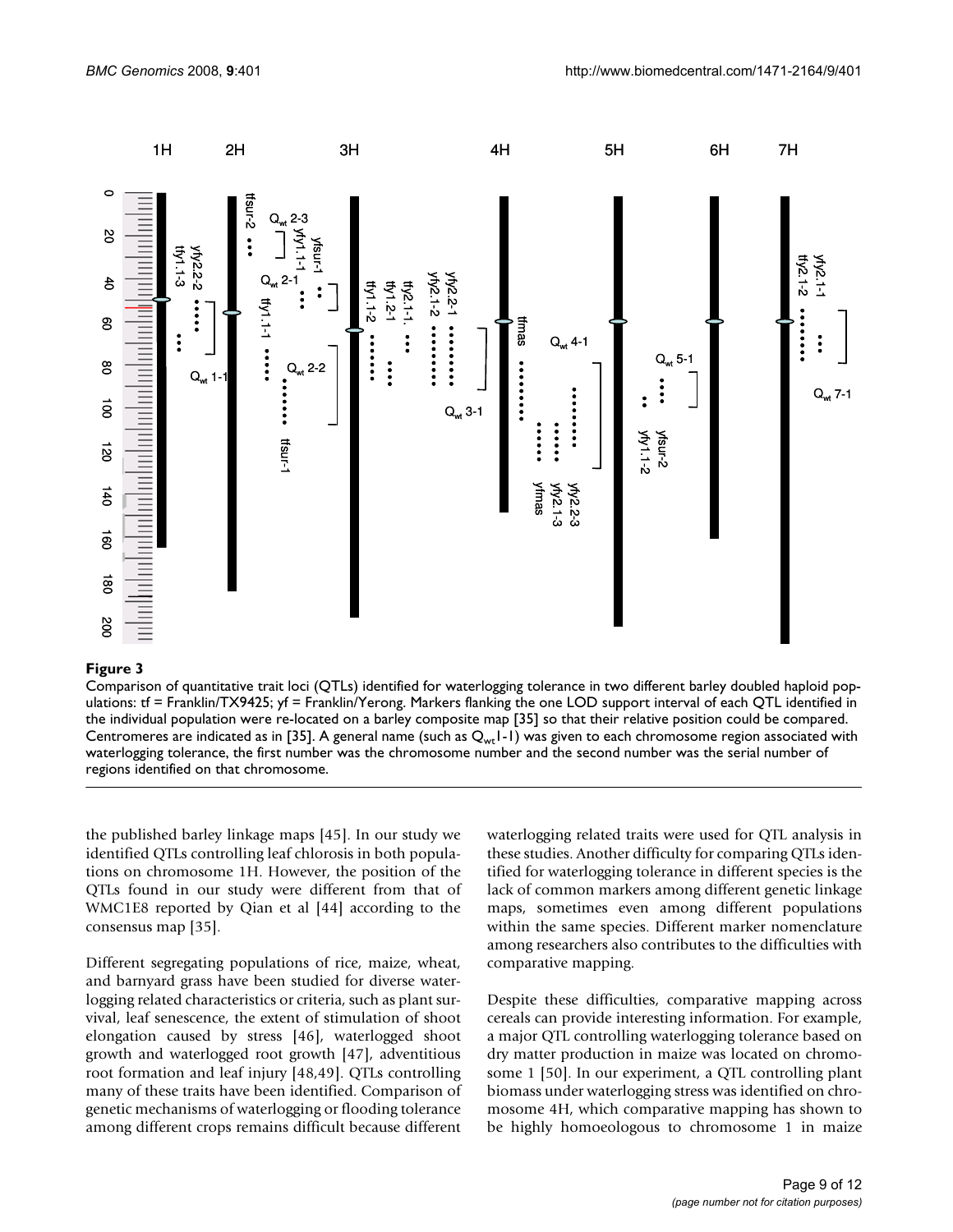| Chromosome | Franklin/Yerong                 |                                          |                     | Franklin/TX9425                        |                                      |                      |  |
|------------|---------------------------------|------------------------------------------|---------------------|----------------------------------------|--------------------------------------|----------------------|--|
|            | QTLs                            | Chromosome interval (cM)                 | Effect (%)          | QTLs                                   | Chromosome interval (cM)             | Effect (%)           |  |
| ΙH         | $yfy2.2-2$                      | $49 - 66$                                | 5                   | $tfyl.1-3$                             | $68 - 73$                            | 7.1                  |  |
| 2H         | $yfyI.I-I$<br>yfsur-1           | $47 - 56$<br>$45 - 49$                   | 5.8<br>7.1          | $tfyl.l-l$<br>tfsur-1<br>tfsur-2       | $73 - 82$<br>$82 - 115$<br>$26 - 33$ | 23.3<br>19.1<br>13.2 |  |
| 3H         | yfy2.1-2<br>$yfy2.2-I$          | $59 - 90$<br>$59 - 90$                   | 11.9<br>9.5         | $tfyl.1-2$<br>$tfy1.2-I$<br>$tfy2.1-1$ | $63 - 85$<br>78-97<br>$63 - 68$      | 33.4<br>36<br>34.1   |  |
| 4H         | yfy2.1-3<br>$yfy2.2-3$<br>yfmas | $114 - 136$<br>$94 - 123$<br>$114 - 136$ | 18.6<br>22.4<br>8.2 | tfmas                                  | $80 - 113$                           | 16.3                 |  |
| 5H         | $yfy1.1-2$<br>yfsur-2           | $95 - 98$<br>86-98                       | 7.6<br>13.2         |                                        |                                      |                      |  |
| 7H         | $yfy2.1-1$                      | $74 - 79$                                | 6.7                 | $tfy2.1-2$                             | $50 - 83$                            | 16                   |  |

**Table 5: Comparison of QTLs identified in the two populations after the flanking markers for each QTL were placed on the barley consensus map.**

[51,52]. QTLs controlling percent plant survival in rice under submergence stress were mapped to chromosome 7, 9 and 10, and the QTL located on chromosome 9 was the most significant one [46]. According to comparative mapping in the grass family, rice chromosome 9 had a homoeologous relationship with wheat chromosome 5L and maize chromosome 2 [51]. Maize chromosome 2 is in part homoeologous to wheat chromosome 2 [51], so it can be deduced that rice chromosome 9 is homoeologous with barley chromosome 2H and 5H [52]. In barley, the QTLs contributing to plant survival were located on chromosomes 2H and 5H. These QTLs identified for controlling plant survival could be the same as the QTL identified on chromosome 7 and 9 in rice.

Improving waterlogging tolerance in barley is at an early stage compared with other traits. The future use of marker assisted selection (MAS) in combination with traditional field selection could significantly enhance barley breeding for waterlogging tolerance. As demonstrated in this study, and in other previously published studies [53], diversity array technology (DArT) is very efficient for wholegenome profiling [30]. Although this technique is still limited to only a few laboratories at this stage, barley consensus maps [35] have been constructed to link DArT markers with many SSR and RFLP markers which have been previously developed and applied widely in barley mapping studies and to provide plant breeders with practically useful molecular markers for improving barley waterlogging tolerance. DArT markers can easily be sequenced and to obtain stronger support for the microsynteny of the QTLs (or genes) for waterlogging tolerance among grass species, further research should involve direct comparison of DNA sequence of markers (those linked to QTLs) to that of the genome sequence of rice [54,55] and other species.

# **Authors' contributions**

HBL selected barley genotypes and made crosses between them for DH population construction, performed SSR and AFLP assays, prepared DNA samples for DArT assays, built the component maps and the composite map, screened waterlogging tolerance on the DH lines, conducted statistical analysis and QTL analysis, drafted the manuscript, figures and tables. REV supervised this project and provided technical guidance. NM supervised this project. MXZ constructed DH populations for Franklin/ TX9425 and Franklin/Yerong crosses and supervised this project.

# **Acknowledgements**

We thank the Australian Grain Research and Development Corporation (GRDC) for funding the project "Australia China Collaboration on Barley Genetic Resources" (Project UT8). We also acknowledge the help of Andrzej Killian, Peter Wenzl, Eric Hunter, Sue Broughton, Phil Davies, David Ratkowsky, Cameron Spurr, Phil Andrews, David Blackburn, Adam Smolenski, Brad Potts and Jules Freeman.

#### **References**

- 1. Wang S, He L, Li Z, Zeng J, Cai Y, Hou L: **A comparative study of the resistance of barley and wheat to waterlogging.** *Acta Agron Sin* 1996, **22:**228-232.
- 2. Drew MC, Sisworo E|: Early effects of flooding on nitrogen defi**ciency and leaf chlorosis in barley.** *New Phytol* 1977, **79:**567-571.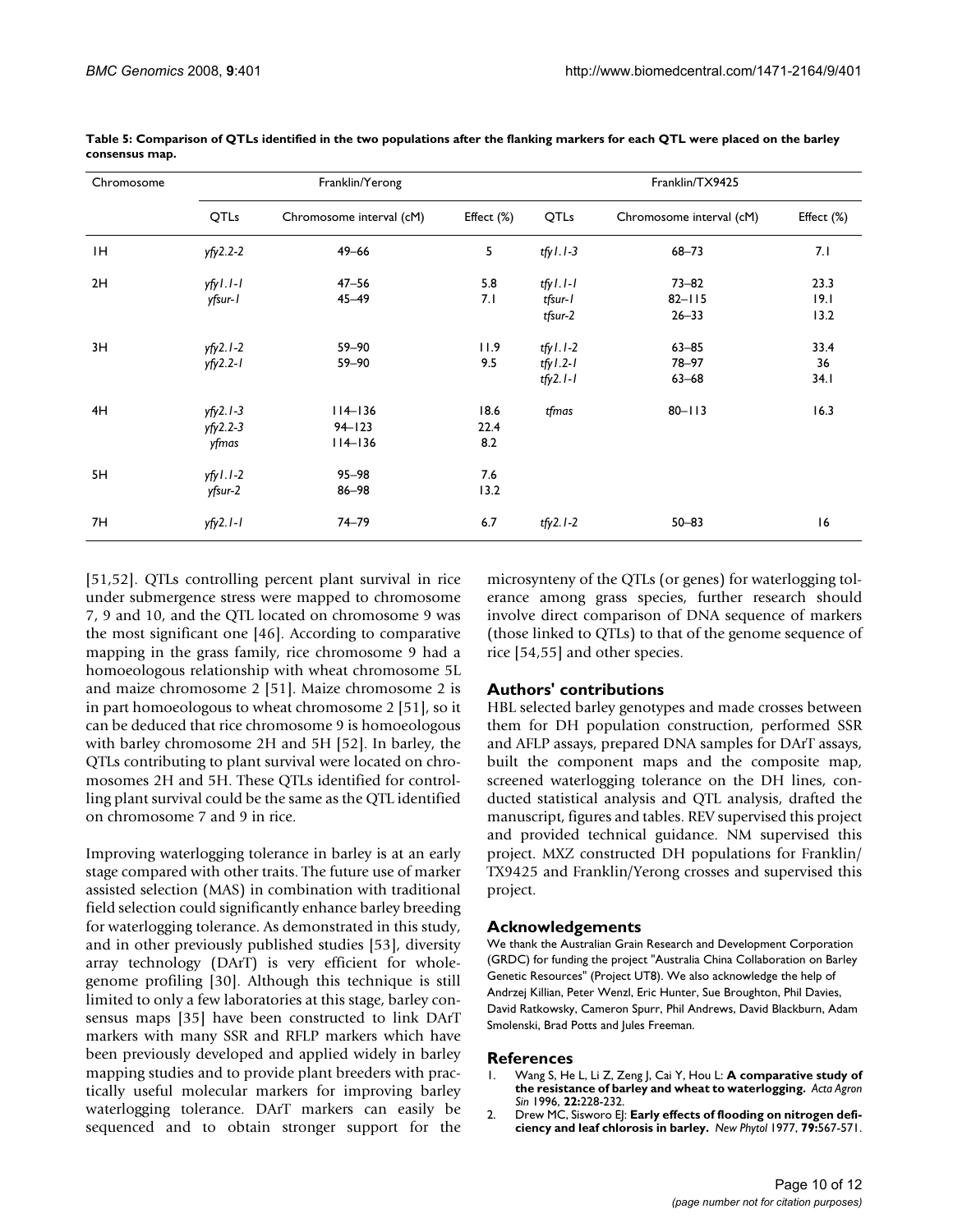- 3. Buchanan-Wollaston V, Earl S, Harrison E, Mathas E, Navabpour S, Page T, Pink D: **[The molecular analysis of plant senescence - a](http://www.ncbi.nlm.nih.gov/entrez/query.fcgi?cmd=Retrieve&db=PubMed&dopt=Abstract&list_uids=17147676) [genomics approach.](http://www.ncbi.nlm.nih.gov/entrez/query.fcgi?cmd=Retrieve&db=PubMed&dopt=Abstract&list_uids=17147676)** *Plant Biotechnol J* 2003, **1:**3 -22.
- 4. Malik AI, Colmer TD, Lambers H, Setter TL, Schortemeyer M: **Short-term waterlogging has long-term effects on the growth and physiology of wheat.** *New Phytol* 2002, **153:**225-236.
- 5. Huang BR, Johnson JW, Nesmith S, Bridges DC: **Root and shoot growth of wheat genotypes in response to hypoxia and subsequent resumption of aeration.** *Crop Sci* 1994, **34:**1538-1544.
- 6. Huang BR, Johnson JW, Nesmith S, Bridges DC: **Growth, physiological and anatomical responses of two wheat genotypes to waterlogging and nutrient supply.** *J Exp Bot* 1994, **45:**193-202.
- 7. Drew MC: **Oxygen deficiency in the root environment and plant mineral nutrition.** In *Plant Life under Oxygen Deprivation* Edited by: Jackson MBDDDLH. , Academic Publishing, The Hague; 1991:301-316.
- 8. Kozlowski TT: **Extent, causes, and impact of flooding.** In *Flooding and Plant Growth* Edited by: Kozlowski TT. , Academic Press, London; 1984:9-45.
- 9. Setter TL, Burgess P, Water I, Kuo J: **Genetic diversity of barley and wheat for waterlogging tolerance in Western Australia.** In *Proceeding 9th Australian Barley Technical Symposium* , Melbourne, Australila; 1999.
- 10. Takeda K, Fukuyama T: **Variation and geographical distribution of varieties for flooding tolerance in barley seeds.** *Barley Genet Newsl* 1986, **16:**28-29.
- 11. Fufa F, Assefa A: **Response of barley to waterlogging: improved varieties versus local cultivars.** *IAR Newsl Agric Res* 1995, **10:**6-7.
- 12. Zhou MX, Li HB, Mendham NJ: **Combining ability of waterlogging tolerance in barley.** *Crop Sci* 2007, **47:**278-284.
- 13. Pang JY, Newman IA, Mendham N, Zhou MX, Shabala S: **[Microelec](http://www.ncbi.nlm.nih.gov/entrez/query.fcgi?cmd=Retrieve&db=PubMed&dopt=Abstract&list_uids=17080937)[trode ion and O2 fluxes measurements reveal differential](http://www.ncbi.nlm.nih.gov/entrez/query.fcgi?cmd=Retrieve&db=PubMed&dopt=Abstract&list_uids=17080937) [sensitivity of barley root tissues to hypoxia.](http://www.ncbi.nlm.nih.gov/entrez/query.fcgi?cmd=Retrieve&db=PubMed&dopt=Abstract&list_uids=17080937)** *Plant Cell Environ* 2006, **29:**1107-1121.
- 14. Pang JY, Zhou MX, Mendham N, Shabala S: **Growth and physiological responses of six barley genotypes to waterlogging and subsequent recovery.** *Aust J Agric Res* 2004, **55:**895-906.
- 15. Collaku A, Harrison SA: **Heritability of waterlogging tolerance in wheat.** *Crop Sci* 2005, **45:**722-727.
- 16. Boru G, Van Ginkel M, Kronstad WE, Boersma L: **Expression and inheritance of tolerance to waterlogging stress in wheat.** *Euphytica* 2001, **117:**91-98.
- 17. Cai SB, Cao Y, Fang XW: **Studies on the variability and combining ability of waterlogging tolerance in common wheat.** *Jiangsu J Agric Sci* 1996, **12:**1-5.
- 18. Cao Y, Cai SB, Wu ZS, Zhu W, Fang XW, Xiong EH: **Studies on genetic features of waterlogging tolerance in wheat.** *Jiangsu J Agric Sci* 1995, **11:**11-15.
- 19. Ikeda T, Higashi S, Kawaide T, Saigo S: **Studies on the wet-injury resistance of wheat and barley varieties. (I) Studies on the method of testing wet-injury resistance of wheat and barley varieties.** *Japanese Bulletin of the Division of Plant Breeding and Cultivation* 1954, **1:**21-26.
- 20. Reyna N, Cornelious B, Shannon JG, Sneller CH: **Evaluation of a QTL for waterlogging tolerance in Southern soybean germplasm.** *Crop Sci* 2003, **43:**2077-2082.
- 21. Hamachi Y, Yoshino M, Furusho M, Yoshida T: **Index of screening for wet endurance in malting barley.** *Jpn J Breed* 1990, **40:**361-366.
- 22. Fang XW, Cao Y, Cai SB, Xiong EH, Zhu W: **Genetic evaluation of waterlogging tolerance in Triticum macha.** *Jiangsu J Agric Sci* 1997, **13:**73-75.
- 23. Sachs MM: **Molecular genetic basis of metabolic adaptation to anoxia in maize and its possible utility for improving tolerance of crops to soil waterlogging.** In *Interacting Stresses on Plants in a Changing Climate* Edited by: Jackson MB and Black CR. , Springer-Verlag GmbH; 1993:375-393.
- 24. Hamachi Y, Furusho M, Yoshida T: **Heritability of wet tolerance in barley.** *Jpn J Breed* 1989, **39:**195-202.
- 25. Mazur BJ, Tingey SV: **Genetic mapping and introgression of genes of agronomic importance.** *Curr Opin Biotechnol* 1995, **6:**175-182.
- 26. Babu R, Nair SK, Prasanna BM, Gupta HS: **Integrating markerassisted selection in crop breeding - prospects and challenges.** *Curr Sci* 2004, **87:**607-619.
- 27. Thomas WTB: **Prospects for molecular breeding of barley.** *Ann Appl Biol* 2003, **142:**1-12.
- 28. Setter TL, Waters I: **Review of prospects for germplasm improvement for waterlogging tolerance in wheat, barley and oats.** *Plant Soil* 2003, **253:**1-33.
- 29. Zhou MX, Li HB, Chen ZH, Mendham NJ: **Combining ability of barley flour pasting properties.** *Journal of Cereal Science* 2008.
- Wenzl P, Carling J, Kudrna D, Jaccoud D, Huttner E, Kleinhofs A, Kilian A: **[Diversity arrays technology \(DArT\) for whole-genome](http://www.ncbi.nlm.nih.gov/entrez/query.fcgi?cmd=Retrieve&db=PubMed&dopt=Abstract&list_uids=15192146) [profiling of barley.](http://www.ncbi.nlm.nih.gov/entrez/query.fcgi?cmd=Retrieve&db=PubMed&dopt=Abstract&list_uids=15192146)** *Proc Nat Acad Sci* 2004, **101:**9915-9920.
- 31. Vos P, Hogers R, Bleeker R, Reijans M, van de Lee T, Hornes M, Frijters A, Pot J, Peleman J, Kuiper M, Zabeau M: **[AFLP: a new tech](http://www.ncbi.nlm.nih.gov/entrez/query.fcgi?cmd=Retrieve&db=PubMed&dopt=Abstract&list_uids=7501463)[nique for DNA fingerprinting.](http://www.ncbi.nlm.nih.gov/entrez/query.fcgi?cmd=Retrieve&db=PubMed&dopt=Abstract&list_uids=7501463)** *Nucleic Acids Res* 1995, **23:**4407-4414.
- 32. Freeman J, Potts BM, Shepherd M, Vaillancourt RE: **Parental and consensus linkage maps of Eucalyptus globulus using AFLP and microsatellite markers.** *Silvae Genetica* 2006, **55:**202-217.
- 33. Van Ginkel M, Rajaram S, Thijssen M: **Waterlogging in wheat: Germplasm evaluation and methodology development.** In *The Seventh Regional Wheat Workshop for Eastern, Central and Southern Africa* Edited by: Tanner DG and Mwangi W. , Nakuru, Kenya: CIM-MYT; 1992:115-124.
- 34. Van Ooijen JW, Kyazma BV: **MapQTL® 5, Software for the mapping of quantitative trait loci in experimental populations.** , Wageningen, The Netherlands; 2004.
- Wenzl P, Li HB, Carling J, Zhou MX, Raman H, Paul E, Hearnden P, Maier C, Xia L, Caig V, Ovesná J, Cakir M, Poulsen D, Wang JP, Raman R, Smith K, Muehlbauer G, Chalmers K, Kleinhofs A, Huttner E, Kilian A: **[A high-density consensus map of barley linking DArT](http://www.ncbi.nlm.nih.gov/entrez/query.fcgi?cmd=Retrieve&db=PubMed&dopt=Abstract&list_uids=16904008) [markers to SSR, RFLP and STS loci and agricultural traits.](http://www.ncbi.nlm.nih.gov/entrez/query.fcgi?cmd=Retrieve&db=PubMed&dopt=Abstract&list_uids=16904008)** *BMC Genomics* 2006, **7:**206.
- 36. Cao Y, Cai SB, Zhu W, Xiong EH, Fang XW: **Combining ability analysis of waterlogging tolerance and main agronomic traits in common wheat.** *Sci Agric Sin* 1994, **27:**50-55.
- 37. Cao Y, Cai SB, Zhu W, Fang XW: **Genetic evaluation of waterlogging resistance in the wheat variety Nonglin 46.** *Crop Genet Resour* 1992, **4:**31-32.
- 38. GrainGenes Marker Report: **vrs1.** [\[http://wheat.pw.usda.gov/cgi](http://wheat.pw.usda.gov/cgi-bin/graingenes/report.cgi?class=marker&name=vrs1)[bin/graingenes/report.cgi?class=marker&name=vrs1](http://wheat.pw.usda.gov/cgi-bin/graingenes/report.cgi?class=marker&name=vrs1)].
- 39. Visscher PM, Thompson RM, Haley CS: **[Confidence intervals in](http://www.ncbi.nlm.nih.gov/entrez/query.fcgi?cmd=Retrieve&db=PubMed&dopt=Abstract&list_uids=8725246) [QTL mapping by bootstrapping.](http://www.ncbi.nlm.nih.gov/entrez/query.fcgi?cmd=Retrieve&db=PubMed&dopt=Abstract&list_uids=8725246)** *Genetics* 1996, **143:**1013-1020.
- 40. van Ooijen JW: **Accuracy of mapping quantitative trait loci in autogamous species.** *Theoretical and Applied Genetics* 1992, **84:**803-811.
- 41. Dekkers JCM, Hospital F: **The use of molecular genetics in the improvement of agricultural populations.** *Nature Rev Genet* 2002, **3:**22-32.
- 42. Kearsey MJ, Farquhar AJ: **[QTL analysis in plants: where are we](http://www.ncbi.nlm.nih.gov/entrez/query.fcgi?cmd=Retrieve&db=PubMed&dopt=Abstract&list_uids=9503632) [now?](http://www.ncbi.nlm.nih.gov/entrez/query.fcgi?cmd=Retrieve&db=PubMed&dopt=Abstract&list_uids=9503632)** *Heredity* 1998, **80:**137-142.
- 43. Stuber CW: **Case history in crop improvement: Yield heterosis in maize.** In *Molecular Dissection of Complex Traits* Edited by: Paterson AH. , CRC Press, Boca Raton, FL; 1998:197-206.
- Qian K, Hong YH, Gu SL, Chen JM: Genetic mapping of water**logging tolerance in barley by SSR markers.** *J Triticeae Crops* 2005, **25:** 6-9.
- 45. Thomas WTB, Powell W, Waugh R, Chalmers KJ, Barua UM, Jack P, Lea V, Forster BP, Swanston JS, Ellis RP, Hanson PR, Lance RCM, . **Detection of quantitative trait loci for agronomic, yield, grain and disease characters in spring barley (***H. vulgare L***.).** *Theor Appl Genet* 1995, **91:**1037-1047.
- 46. Toojinda T, Siangliw M, Tragoonrung S, Vanavichit A: **[Molecular](http://www.ncbi.nlm.nih.gov/entrez/query.fcgi?cmd=Retrieve&db=PubMed&dopt=Abstract&list_uids=12509344) [genetics of submergence tolerance in rice: QTL analysis of](http://www.ncbi.nlm.nih.gov/entrez/query.fcgi?cmd=Retrieve&db=PubMed&dopt=Abstract&list_uids=12509344) [key traits.](http://www.ncbi.nlm.nih.gov/entrez/query.fcgi?cmd=Retrieve&db=PubMed&dopt=Abstract&list_uids=12509344)** *Ann Bot* 2003, **91:**243-253.
- 47. Cakir M, Appels R, Waters I, Verbyla A, Drake-Bjockman F, Carter M, Setter T: **Mapping QTLs for waterlogging tolerance in wheat: ; San Diego, CA, USA.** ; 2005.
- 48. Mano Y, Omori F, Muraki M, Takamizo T: **QTL mapping of adventitious root formation under flooding conditions in tropical maize (***Zea mays L***.) seedlings.** *Jpn Breed Sci* 2005, **55:**343-347.
- 49. Mano Y, Omori F, Takamizo T, Kindiger B, Bird RMK: **Identification of QTL controlling root aerenchyma formation in teosinte seedling.** *Jpn Breed Res* 2005, **8:**192-197.
- 50. Mano Y, Omori F, Takamizo T, Kindiger BK, Bird R, Loaisiga C: **Variation for root aerenchyma formation in flooded and nonflooded maize and teosinte seedlings.** *Plant Soil J* 2006, **281:**269-279.